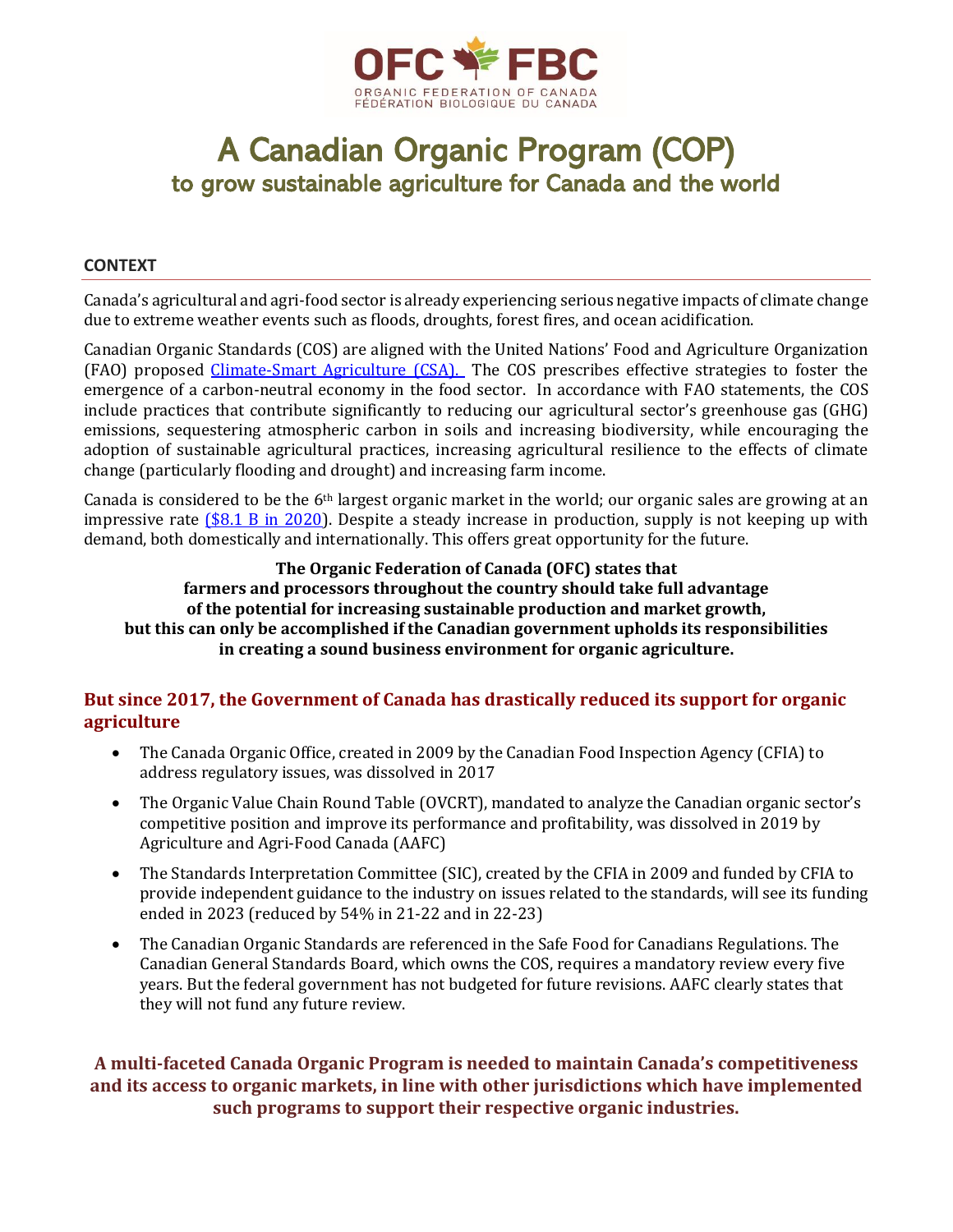#### **Why Canada needs to implement a Canada Organic Program**

The benefits of organic agriculture are well documented and recognized internationally.

Organic management:

- $\triangleright$  Mitigates climate change (by directly reducing greenhouse gas emissions, and by mitigating the risks, such as drought and flooding, associated with climate change)
- $\triangleright$  Increases biodiversity and slows species loss
- ➢ Reduces pesticide use, as opposed to herbicide-based regenerative farming
- $\triangleright$  Promotes human and animal health
- $\triangleright$  Builds better societies (through stronger business ethics and greater reliance on local inputs)
- ➢ Provides economic wealth (more GDP, more taxes)

#### **What a Canada Organic Program will accomplish**

**The organic industry needs a Canada Organic Program (COP) to increase the sustainability of Canadian agriculture, assure access to markets and continue to ensure our competitiveness.**

- $\triangleright$  The USDA and EU fund the maintenance of their organic standards.
- $\triangleright$  The USDA funds the [Organic Cost Share Certification Program](https://www.fsa.usda.gov/programs-and-services/occsp/index) (OCCSP), which provides cost share assistance to producers and handlers, and has created the [USDA Organic Integrity](https://organic.ams.usda.gov/integrity/) Database to promote the growth of agricultural ecological practices and to prevent fraud.
- $\triangleright$  The European Commissio[n has set a target](https://ec.europa.eu/commission/presscorner/detail/en/qanda_21_1277) of 'at least 25% of the EU's agricultural land under organic farming and a significant increase in organic aquaculture by 2030'.
- $\triangleright$  In Europe, many countries offer direct support to their organic producers with an annual subsidy per hectare, with the objective of encouraging the maintenance of organic management practices over the long term. 1

Canada must implement support comparable to that provided to producers in competing jurisdictions. In this perspective, an effective COP should include support measures addressing four distinctive yet interrelated elements:

- 1. MARKET ACCESS THROUGH A SOUND REGULATORY FRAMEWORK
- 2. GROWTH IN CAPACITY
- 3. INCREASED FUNDING FOR ORGANIC RESEARCH AND KNOWLEDGE TRANSFER
- 4. RECOGNITION OF THE ORGANIC SECTOR'S CONTRIBUTION TO SUSTAINABILITY

The following table depicts the different support measures needed to increase Canadian agriculture's sustainability, assure access to organic markets, and continue to ensure the competitiveness of our organic industry through a Canada Organic Program. Further details are provided in the following pages.

<sup>1</sup> For further references, see: Union des producteurs agricoles (2021). *[Benchmarking of support measures for organic](https://www.upa.qc.ca/wp-content/uploads/filebase/Benchmarking_support_measures_organic_farming_Quebec_to_other_jurisdictions_2021-04.pdf)  [farming in Quebec to other jurisdictions,](https://www.upa.qc.ca/wp-content/uploads/filebase/Benchmarking_support_measures_organic_farming_Quebec_to_other_jurisdictions_2021-04.pdf)* 92 pages.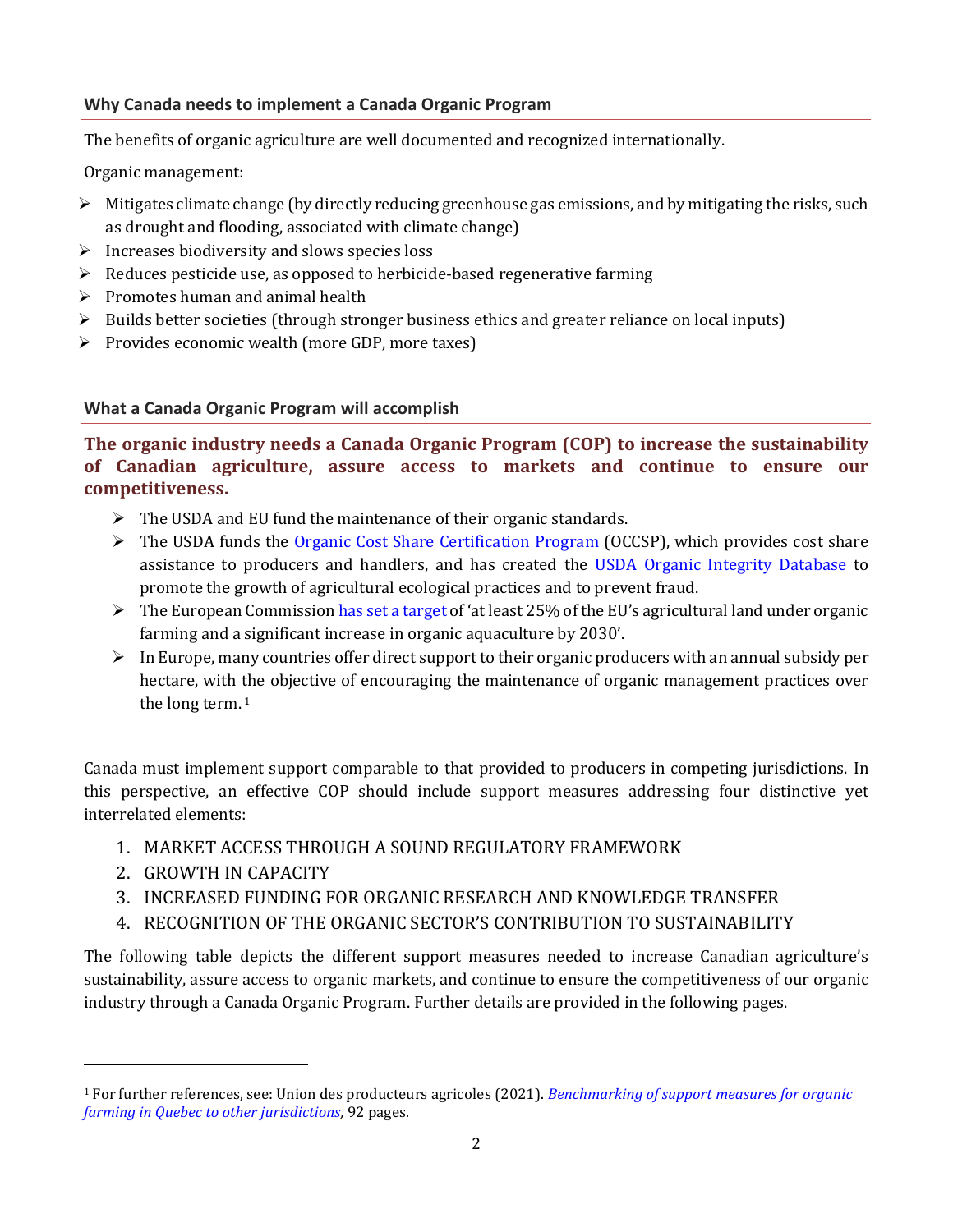## Canada Organic Program: Summary of measures

| <b>Canada Organic Program</b>                                                                                                                                                                                                                                                            |                                                                                                                                                                                                          |                                                                                                                                                                                                                                                                                                                         |                                                                                                                                                                                                                                                                                                                                                                                                                             |  |
|------------------------------------------------------------------------------------------------------------------------------------------------------------------------------------------------------------------------------------------------------------------------------------------|----------------------------------------------------------------------------------------------------------------------------------------------------------------------------------------------------------|-------------------------------------------------------------------------------------------------------------------------------------------------------------------------------------------------------------------------------------------------------------------------------------------------------------------------|-----------------------------------------------------------------------------------------------------------------------------------------------------------------------------------------------------------------------------------------------------------------------------------------------------------------------------------------------------------------------------------------------------------------------------|--|
| <b>MARKET ACCESS</b><br><b>THROUGH A SOUND</b><br><b>REGULATORY</b><br><b>FRAMEWORK</b>                                                                                                                                                                                                  | <b>GROWTH</b><br><b>IN CAPACITY</b>                                                                                                                                                                      | <b>FUNDING FOR</b><br>ORGANIC<br><b>RESEARCH AND</b><br><b>KNOWLEDGE</b><br><b>TRANSFER</b>                                                                                                                                                                                                                             | <b>RECOGNITION OF THE</b><br><b>ORGANIC SECTOR'S</b><br><b>CONTRIBUTION TO</b><br><b>SUSTAINABILITY</b>                                                                                                                                                                                                                                                                                                                     |  |
| 1. Permanent<br>governmental funding<br>for the mandatory<br>five-year reviews of<br>the COS<br>2. More governmental<br>funding and<br>permanent funding for<br>the Standards<br>Interpretation<br>Committee<br>3. Implementation of a<br>Canada Organic<br>Regime Integrity<br>Database | 4. Invest in organic<br>processing and<br>distribution capacity<br>5. Facilitate market<br>connections between<br>farmers and buyers,<br>and increase funding<br>for international<br>market development | 6. Offer more<br>government funding<br>(greater percentage<br>of public matching<br>funds) for research<br>seeking a greater<br>understanding of<br>agroecosystems and<br>looking to develop<br>alternatives to fossil<br>fuel-based inputs<br>7. Increase technical<br>assistance for on-<br>farm organic<br>practices | 8. Implementation of a<br>certification cost-share<br>program to organic<br>operators, offering, at<br>minimum, equivalent<br>benefits as those in the<br><b>USDA Farm Bill program</b><br>Recognition and financial<br>9.<br>compensation for the<br>ecological goods and<br>services that organic<br>farmers provide to<br>Canadians and for the<br>health and societal benefits<br>associated with organic<br>practices. |  |

### MARKET ACCESS THROUGH A SOUND REGULATORY FRAMEWORK

### The Canada Organic Regime (COR)

Under the *[Safe Food for Canadians Regulations](https://inspection.canada.ca/english/reg/jredirect2.shtml?sfcrrsac)* (SFCR), any food, seed, or animal feed that is labelled organic is regulated by the Canadian Food Inspection Agency (CFIA).

Under Part 13 of the SFCR, products must be certified as organic according to the Canadian Organic [Standards](https://publications.gc.ca/collections/collection_2020/ongc-cgsb/P29-32-310-2020-eng.pdf) (COS). The SFCR also outlines the organic certification system known as the Canada Organic [Regime.](https://inspection.canada.ca/organic-products/operating-manual/eng/1389199079075/1554143470958?chap=2)

The COR is thus a multi-tiered system. Certification Bodies (CBs) annually inspect operators (farmers and processors) who wish to use the Canada Organic designation or logo on their products. CBs charge certification fees to operators who include these in their costs. CBs are themselves evaluated by intermediaries called Conformity Verification Bodies (CVBs), which recommend accreditation of CBs to the CFIA, according to criteria defined in th[e Canada Organic Regime Operating Manual.](https://inspection.canada.ca/organic-products/operating-manual/eng/1389199079075/1554143470958)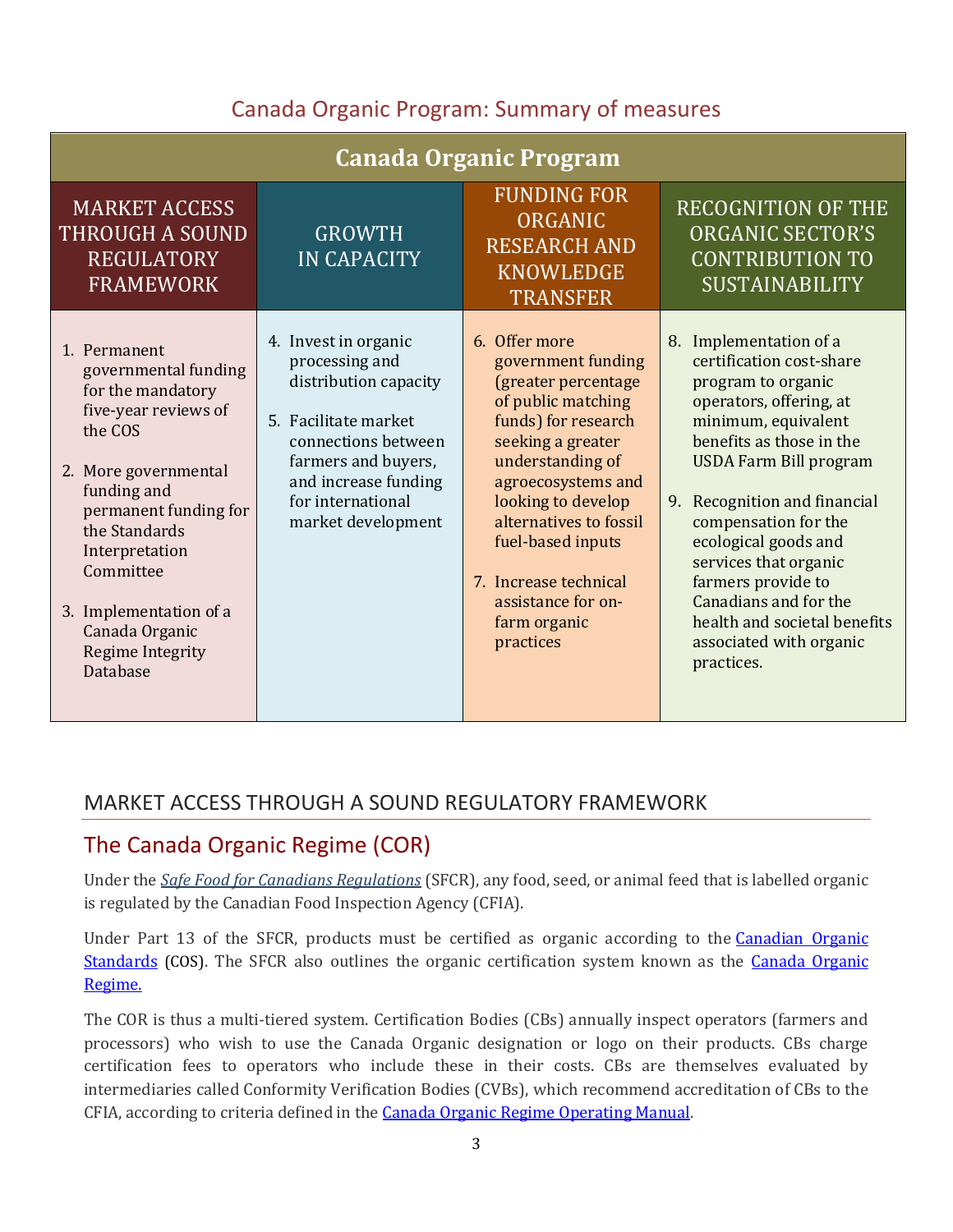# Importance of reviewing the COS every five years

The Canadian Organic Standards (COS) are owned by the Canadian General Standards Board (CGSB) and establish the requirements that agricultural producers and food processors must meet to ensure the legitimacy of Canadian organic products. This allows Canadian businesses to access markets, both in Canada and internationally, by ensuring that their organic claims are true. The COS, put in place by the SFCR, are thus the basis of the entire regulatory and certification system surrounding organic products, both for products sold outside their province of origin and for imported products.

The CGSB [Policy and Procedures Manual](https://www.tpsgc-pwgsc.gc.ca/ongc-cgsb/programme-program/normes-standards/politiques-policy-proc-eng.html) for the Development and Maintenance of Standards describes the governing principles of CGSB's standards development process; **it states that every standard that CGSB owns shall be reviewed every five years**. An unrevised standard is no longer relevant and a standard that has been published for more than five years cannot be amended (CGSB Manual clause 6.11.9).

The CGSB may withdraw a standard if there are insufficient funds to update it (6.12.1), or if maintenance of the standard no longer meets CGSB requirements (6.12.2.3).

Canada establishes [organic equivalency arrangements](https://inspection.canada.ca/organic-products/equivalence-arrangements/eng/1311987562418/1311987760268) with other countries only if the signatories determine that the two regulatory systems involved, including their standards, assure that equivalent principles and outcomes are achieved in both jurisdictions. <sup>2</sup> The Canadian organic industry cannot therefore remain competitive if the COS are not reviewed periodically to remain comparable to the standards of other countries. Equivalency agreements could be withdrawn if the COS are not periodically revised. This would compromise access to international markets for Canadian organic products.

# Funding for the five-year reviews of the COS

The COS have been reviewed twice, once in 2015 and a second time in 2020.

For the first review in 2015, the *Assurance Systems Stream* under the AgriMarketing Program, managed by Agriculture and Agri-Food Canada (AAFC), contributed \$297,414 to the Organic Federation of Canada (OFC) to cover part of the cost. Fundraising of industry stakeholders led by the OFC contributed \$83,490 in cash, while stakeholders' in-kind contributions amounted to a total of \$16,062. The costs incurred by the CGSB were covered by the Standards Council of Canada.

For the 2020 COS review process, AAFC's *Canadian Agricultural Adaptation Program* (CAAP)(a program that has since been terminated) funded a total of \$292,554 to the OFC. Industry cash contributions amounted to \$59,000 and in-kind contributions were \$39,000. AAFC also covered CGSB costs amounting to an additional \$292,000.

Government funding of the COS review through ad hoc programs is not viable in the long term. In 2022, the federal government is asking industry to pay for the costs of future COS review work itself. However, industry funding of the COS review is seen as a threat to the independence and integrity of the process. Also, there is no funding mechanism, such as a check-off program, that allows all operators and industry stakeholders to contribute equitably to the funding of the review work.

<sup>2</sup> See : *[Organic equivalency arrangements with other countries](https://inspection.canada.ca/organic-products/equivalence-arrangements/eng/1311987562418/1311987760268)* (CFIA, 2021)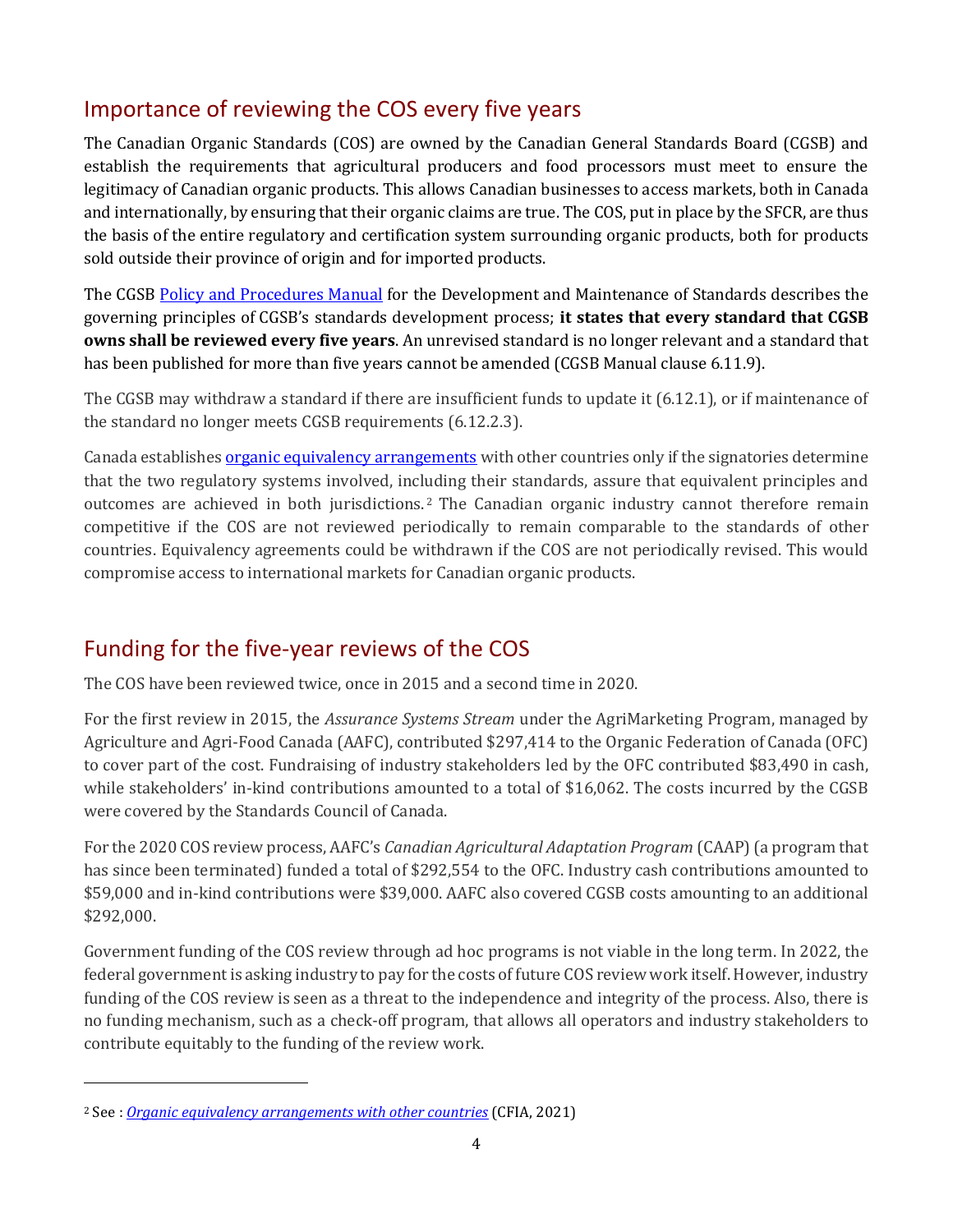The USDA and EU publicly fund the review of their organic standards without any contributions from industry. If the Canadian organic sector were to attempt to cover the cost of reviewing the COS, Canada will be at a competitive disadvantage with stakeholders in competing countries.

Considering all these factors, the Canadian government needs to implement a Canada Organic Program that assures the independence of the review process by instituting **permanent government funding for the mandatory five-year reviews of the COS**.

### The regulatory role of the Standards Interpretation Committee

The [Canada Organic Regime operating manual](https://inspection.canada.ca/organic-products/operating-manual/eng/1389199079075/1554143470958?chap=5#s34c5) states the following:

*C.5.10 In cases where the CB and the certificate holder do not agree that the issue needs an interpretation, the CB shall rely on part 1.4 of CAN/CGSB-32.310 or part 1.4 of CAN/CGSB-32.312 when interpreting the issue. The certificate holder is still able to make a complaint to the CVB about the CB and/or ask the SIC for an interpretation and request a reconsideration of the issue at a later date.*

*C.5.11 The CB shall adhere to the interpretations of the Canadian Organic Standards (CAN/CGSB 32.310, CAN/CGSB 32.311, and CAN/CGSB 32.312) provided by the SIC and considered official by the CFIA, to achieve uniform and consistent application of the rules to all operators through various CBs.*

Under the Canada Organic Regime, the Standards Interpretation Committee (SIC) thus harmonizes the certification process by providing clarification to the Canadian Food Inspection Agency (CFIA) when certified operators and Certification Bodies ask questions about the standards.

The SIC must be an independent, credible and impartial entity. The SIC must be funded by the CFIA, not by industry. Rather than abolishing the funding provided to the SIC since 2009, the Canadian government should implement the Canada Organic Program to maintain and even increase funding for the SIC. This support is important to harmonize the certification process, maintain its independence and accelerate the work of the SIC so questions can be answered in a timely fashion.

# A Canada Organic Regime Integrity Database

Listing the certified organic operators under the COR on a national database comparable to the [USDA Organic](https://organic.ams.usda.gov/integrity/)  [Integrity Database](https://organic.ams.usda.gov/integrity/) will promote the growth of agricultural ecological practices and prevent fraud. This can only be accomplished by government.

### Further regulatory improvements

Once a sound regulatory framework is assured through the Canada Organic Program, other regulatory improvements can be addressed. A few examples are explained below.

• Implementation the Canada Organic Regime as a minimum across provinces CFIA rules interprovincial and international trade. Each province and territory can decide to regulate internal provincial trade (New Brunswick, Nova Scotia, Quebec, Manitoba, British Columbia and Alberta require that all products labeled as organic and sold within their jurisdiction be certified).

#### **The lack of provincial regulations in Saskatchewan, Ontario, PEI, Newfoundland and Labrador, and the territories create disparities and opens the door to fraudulent labeling.**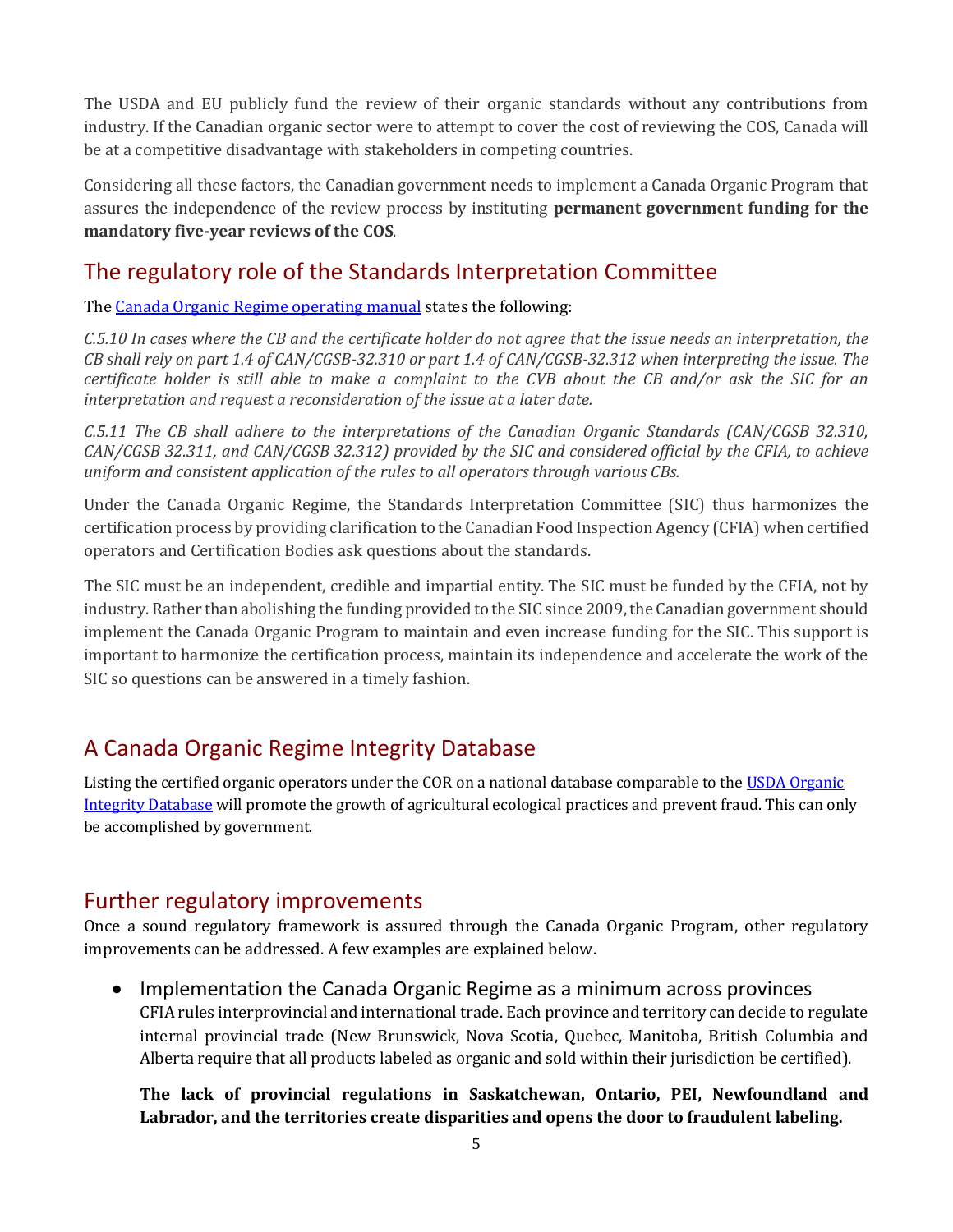The Federal Government should mandate the COR program for all provinces as a minimum organic requirement, unless a province has an existing program that meets or exceeds the COR regulation and standards.

• Mandatory organic certification for importers/brokers of bulk product

Brokers and distributors, who are not certified organic, play a significant role in organic trade. CFIA needs to impose mandatory certification for any broker, importer or distributor involved in the trade (legal possession) of bulk goods certified under [the](https://www.ams.usda.gov/services/organic-certification/need-be-certified) Canada Organic Regime as mandated under the [USDA.](https://www.ams.usda.gov/services/organic-certification/need-be-certified)

• Mandatory organic transaction certificates CFIA should issue a directive that the COR system require transaction certificates. The insights gained by the transaction certificates would help to track potentially fraudulent product as it flows up the value chain from operator to operator. **This will help CFIA inspectors, as well as the Certification bodies, to track fraud and harmonize the Canada Organic Regime.**

#### GROWTH IN CAPACITY

The government of Canada invests in organic businesses through various programs that are not specifically targeted towards organic production and processing.

However, businesses producing organic products may have specific needs. **Investing in organic processing and distribution capacity** is essential to guarantee the supply to meet a growing demand for organic products, both in Canada and internationally. Moreover, if the added value of organic products is not assured by a sound and solid regulatory framework (detailed above), investments are at a greater risk both for government and industry.

Also, AAFC's AgriMarketing Program provides funds to **facilitate market connections between farmers and buyers and increase international market development**. This type of funding needs to be increased through the Canada Organic Program to focus on organic market connections and development.

### INCREASED FUNDING FOR RESEARCH AND KNOWLEDGE TRANSFER

Organic agriculture should be recognized as a driving force in developing agricultural practices designed to conserve soil, water, and biodiversity. To support the adoption of such practices by the greater farming community, the government of Canada needs to aim long-term resilience of agroecosystems to climate change and to share the risk between farm businesses and society. This involves substantial support for research and knowledge transfer in organic practices.

**Offering more government funding (greater percentage of public matching funds) for research that seeks a greater understanding of agroecosystems, looks to develop alternatives to fossil fuel-based inputs, and increases on-farm technical assistance for organic practices**, through a Canada Organic Program, is thus more than justified.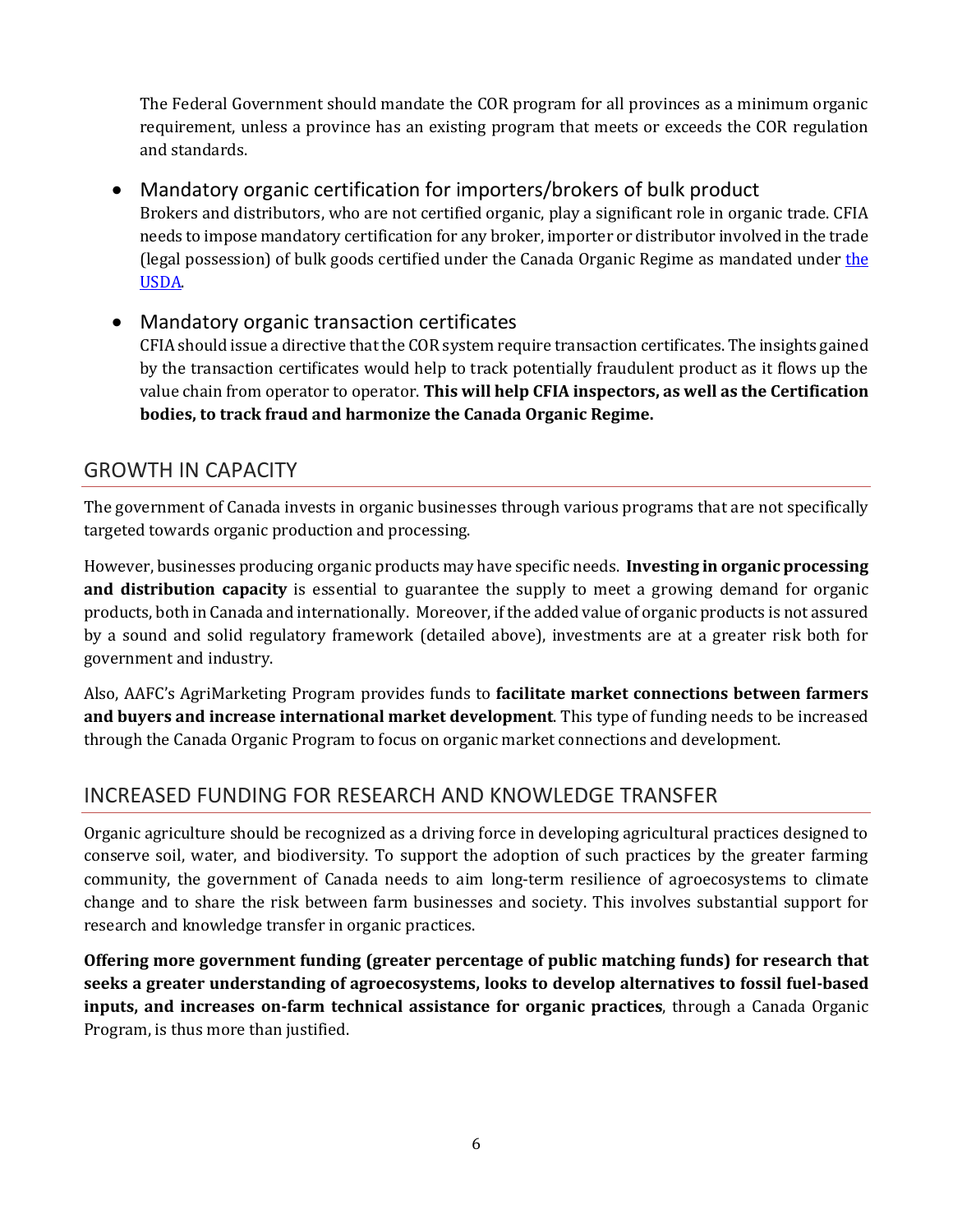### RECOGNITION OF THE ORGANIC SECTOR'S CONTRIBUTION TO SUSTAINABILITY

In several countries, many measures and programs offer subsidies for organic producers. This kind of support is not always specifically associated with organic farming, but indirectly contributes to its development. However, there is a trend towards direct support for organic businesses in Europe with an annual payment per hectare, which encourages the maintenance of practices associated with organic production, ensuring their implementation over the long term, even going as far as reducing, or even offering exemption from property taxes. This type of measure can also leverage a significant increase in the rate of transition to organic agriculture.

Consequently, a Canada Organic Program needs to include the **recognition of, and financial compensation for, ecological goods and services and health and societal benefits associated with organic farm management practices.**

In North America, although there is more support focused on investment assistance and relatively less action in favour of environmental payments, it should be noted that the USDA funds the Organic Cost Share Certification Program (OCCSP) which provides *[cost share assistance to producers and handlers](https://www.fsa.usda.gov/programs-and-services/occsp/index)* of agricultural products who are obtaining or renewing their certification under the *[National Organic Program](https://www.ams.usda.gov/about-ams/programs-offices/national-organic-program)* (NOP). Certified operations may be reimbursed for up to 50% of their certification costs paid during the program year. Because this program is based on recurrent assistance, not just support for transitional growers, it supports the practice of keeping land certified for years to come.

In order for Canadian organic businesses to remain competitive, a Canada Organic Program needs to **implement a certification cost-share program to organic operators, offering, at minimum, the same benefits as those in the equivalent Farm Bill program**.